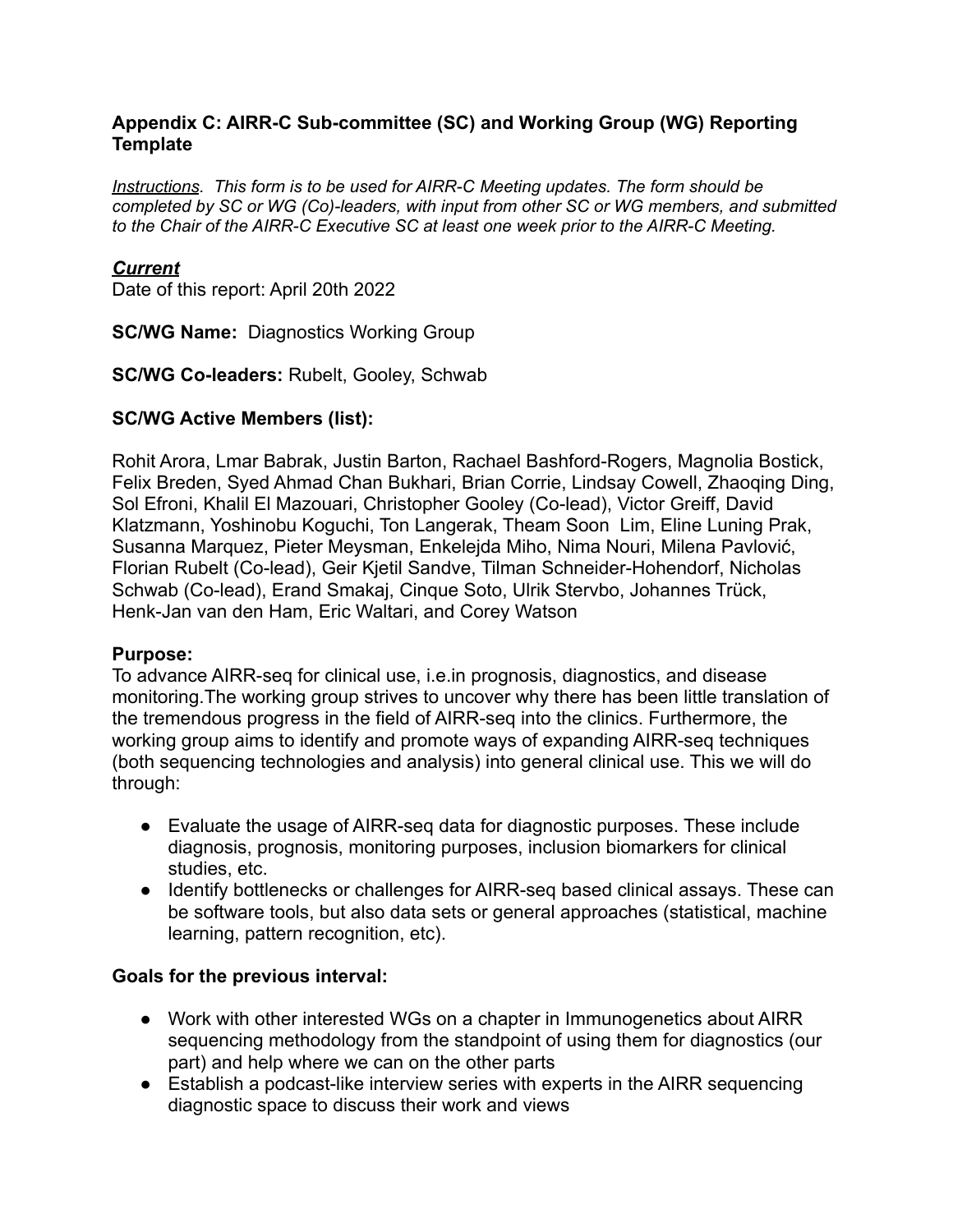- Work with Diagnostics WG members, Communications and Meetings SC to help source interviewees and for technical support
- Work with The Antibody Society for further distribution
- Potential topics:
	- Discuss published and future use cases for AIRR sequencing diagnostic testing starting with eg. MRD, COVID-19
	- Diagnostic methods and study design
	- Commercial and Research Use Only applications of diagnostic techniques
- Support the AIRR-C efforts with regard to the sequencing analysis of the immune response against the novel coronavirus SARS-CoV-2

# **Long-term vision and how WG products integrate with the AIRR-C mission:**

- **●** Act as an umbrella for clinic-oriented members of various AIRR-C working groups, such as the Biological Resources, Legal and Ethics and Software Working Groups, to brainstorm and promote further development and applications of AIRR-seq clinical testing (e.g. potential project design, standard data collection, software tools, extension to new diseases or uses)
- **●** Represent a link between the AIRR-seq community and regulatory agencies when it comes to using AIRR-seq as a diagnostic tool

# **Products (if any):**

## **Podcast:**

- <https://onairr.podbean.com/>
- <https://www.antibodysociety.org/the-airr-community/airr-c-podcast/>

### **Paper:**

- The Future of Blood Testing Is the Immunome' (Front. Immunol., 15 March 202)
- <https://www.frontiersin.org/articles/10.3389/fimmu.2021.626793/full>

# **Book chapter (contribution):**

● Immunogenetics: Methods and Protocols, Methods in Molecular Biology, In press.

# **Resources (if any):**

● Contribution to data sets shared in the AIRR data commons (COVID-19)

# **Progress report on current purpose, goals, products and resources:**

• Goals have been achieved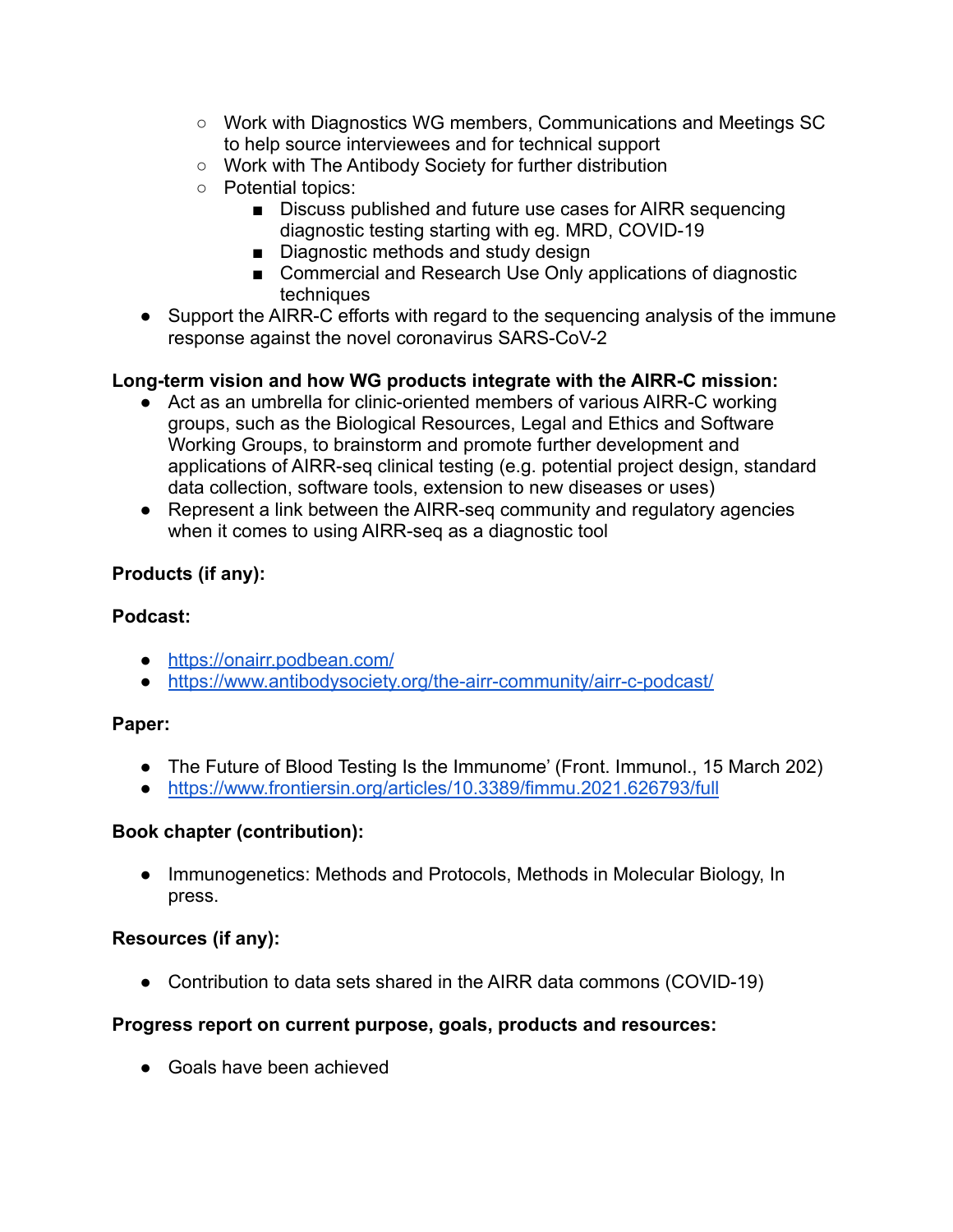## *Proposed plans for the coming interval:*

### **Purpose: Advance AIRRseq for clinical diagnostics & monitoring**

### **Goals:**

- Engage key opinion leaders to uncover barriers in translating progress in AIRR-seq into the clinic
- Broadly disseminate the existing and potential possibilities for AIRR-seq in the clinic
- Engage regulatory bodies (e.g. FDA) to create strategies to overcome obstacles in bringing AIRR-seq into the clinic

### **Products (if any):**

- Produce and extend reach of additional episodes of the podcast "onAIRR" through support and and direct contribution
- Plan and hold a single meeting with diagnostics as a focal point, with support of the AIRR-C Communications SC, Legal and Ethics WG, and Meetings SC.
	- Proposal: e.g. satellite symposium during the IUIS 2023
- Coordinate a white paper response to regulatory bodies (how to include AIRR-seq in regulatory processes)

# **Resources (if any):**

**●** [OnAIRR - Immune receptors in the clinic](https://onairr.podbean.com/)

### **Long-term vision and how WG or SC products integrate with the AIRR-C mission:**

- Promote the vision described in our perspective paper 'The Future of Blood Testing Is the Immunome' (Front. Immunol., 15 March 2021 | [https://doi.org/10.3389/fimmu.2021.626793\)](https://doi.org/10.3389/fimmu.2021.626793) through community outreach and engagement
- Promote adoption of the standards established in the Standards Working Group for a common framework for clinical classifier discovery
- Act as an umbrella for clinic-oriented members of various AIRR-C working groups, such as the Biological Resources, Legal and Ethics and Software Working Groups, to brainstorm and promote further development and applications of AIRR-seq clinical testing (e.g. potential project design, standard data collection, software tools, extension to new diseases or uses)
- **●** Represent a link between the AIRR-seq community and regulatory agencies regarding clinical application of AIRR-Seq

### **Proposed SC/WG Co-leaders:**

- Ulrik Stervbo
- Susanna Marquez
- The three ex-co-leads as permanent resource and active members of the